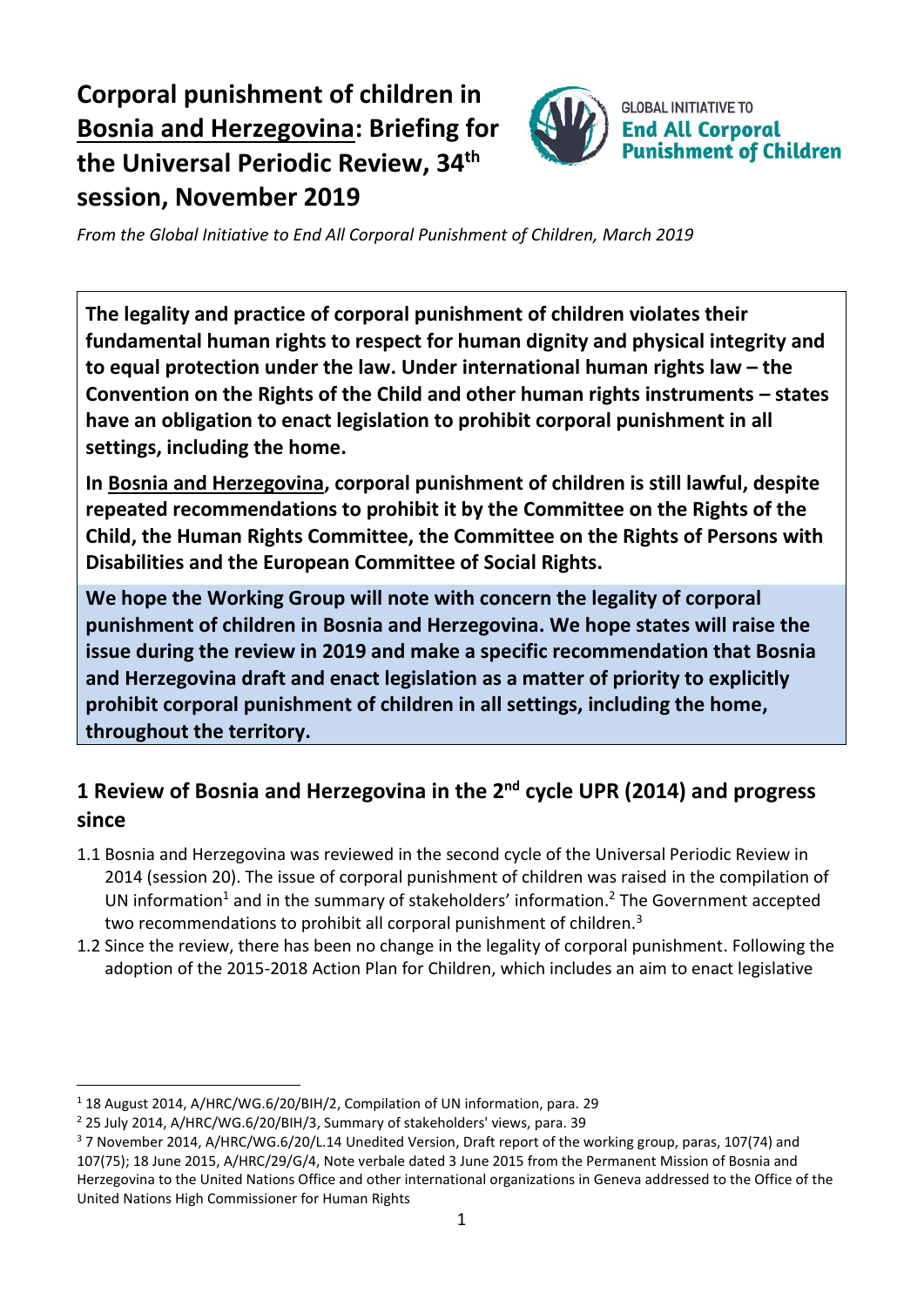reforms prohibiting all corporal punishment, legislative amendments were reportedly introduced in 2017.<sup>4</sup> As of February 2019, no progress had been made towards the enactment of the Bill.<sup>5</sup>

1.3 **We hope the Working Group will note with concern the continued legality of corporal punishment of children in Bosnia and Herzegovina. We hope states will raise the issue during the review in 2019 and make a specific recommendation that Bosnia and Herzegovina draft and enact legislation as a matter of priority to explicitly prohibit corporal punishment of children in all settings, including the home, throughout the territory.**

### **2 Legality of corporal punishment in Bosnia and Herzegovina**

#### *Summary of current law and reforms needed to achieve prohibition*

Corporal punishment in Bosnia and Herzegovina is prohibited in all settings in the Republic of Srpska. In the District of Brcko and in the Federation of Bosnia and Herzegovina, it is prohibited in schools, in penal institutions and as a sentence for a crime but it is still lawful in the home and in alternative and day care settings. Legislation should be enacted to explicitly prohibit all corporal punishment in all settings, including the home, throughout the territory.

- 2.1 *Home (lawful):* Law reform has not yet fully prohibited corporal punishment in the home throughout Bosnia and Herzegovina. The Government has stated that physical punishment of children is prohibited under the various family and domestic violence laws.<sup>6</sup> In fact, corporal punishment is unlawful in the home in the Republic of Srpska but it is not explicitly prohibited in the Federation of Bosnia and Herzegovina and the District of Brcko.
- 2.2 In the Republic of Srpska, article 97(1) of the RS Family Law 2008 states: "Parents and other family members shall not subject a child to degrading treatments, mental and physical punishment nor abuse…."
- 2.3 In the District of Brcko, the Family Law 2007 states that the child "has the right to protection against all forms of violence, abuse, maltreatment and neglect" (art. 110), that parental rights "shall be exercised in the best interest of the child" (art. 112), and that parents have a duty to protect the child from violence and to "control the child's behaviour acting in accordance with its age and degree of maturity" (art. 117), but it does not explicitly prohibit corporal punishment. Article 3 prohibits violence between spouses or family members, referring to the definition of domestic violence in the Criminal Code. The Criminal Code of BD 2004 provision against domestic violence punishes "a person who endangers tranquillity, physical or mental health of a member of his family by applying violence, impudent or remorseless behaviour" (art. 218) but it does not explicitly prohibit corporal punishment.
- 2.4 In the Federation of Bosnia and Herzegovina, the Family Law 2005 states that the child "has the right to protection from all forms of violence, maltreatment, abuse and neglect" (art. 127), that parental rights "are realised to the best interest of the child" (art. 129) and that parents are

<sup>4</sup> [January 2017], CRPD/C/BIH/Q/1/Add.1, Reply to the list of issues on initial report, Advance unedited version, para. 8; see also [September 2017], CRC/C/BIH/5-6, Fifth/sixth report, page 16

<sup>&</sup>lt;sup>5</sup> Information provided to the Global Initiative, February 2019

<sup>6</sup> 13 September 2012 CCPR/C/BIH/Q/2/Add.1, Reply to list of issues, para. 288; 17 December 2010,

RAP/RCha/BiH/I(2010), National report to the European Committee of Social Rights, pp. 83ff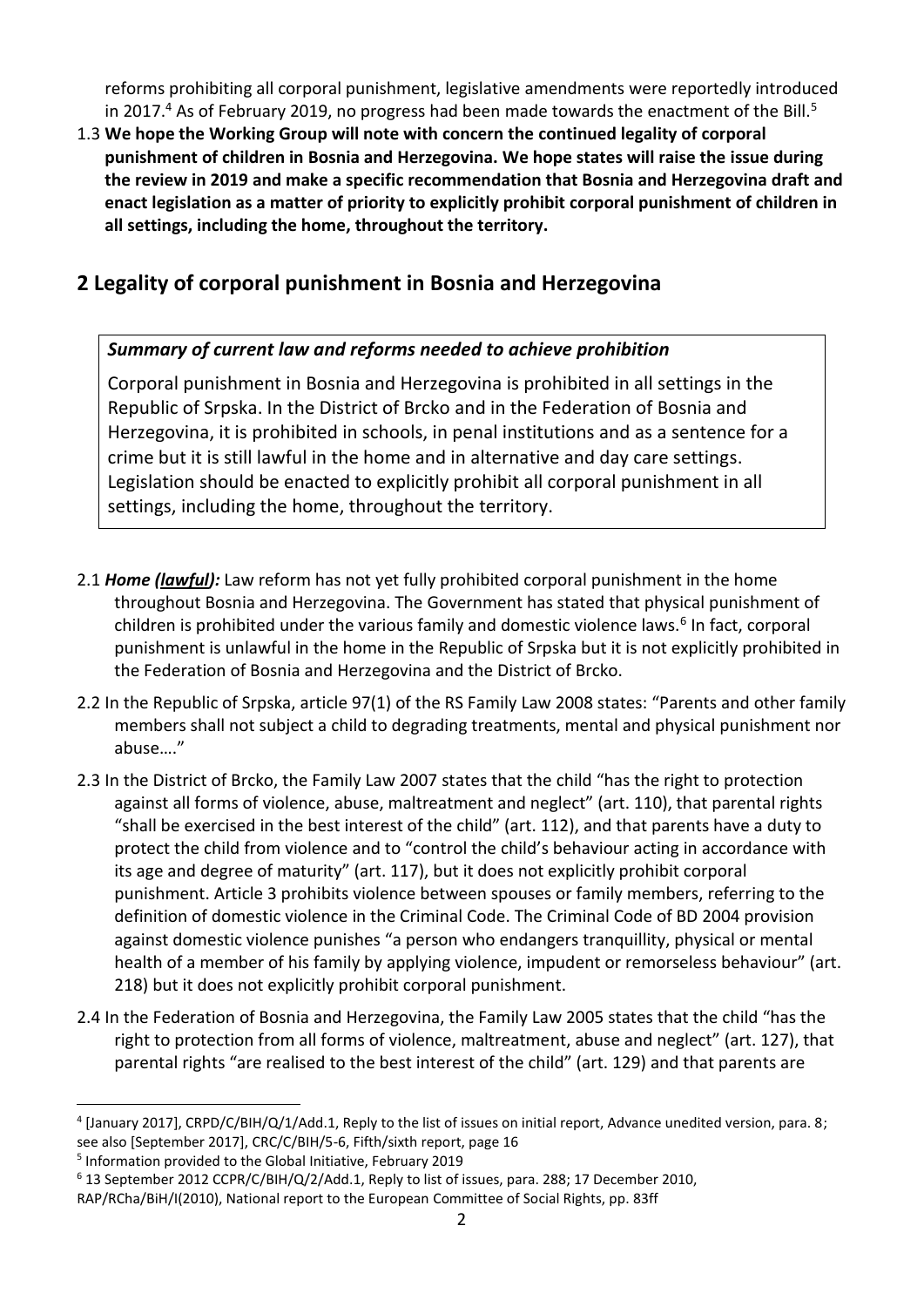obliged to protect the child from violence and "to control his or her behaviour in accordance with the age and maturity of the child" (art. 134), but it does not explicitly prohibit corporal punishment. Article 4 prohibits violent behaviour by a spouse and any other family member, referring to article 4 of the Law on Gender Equality in Bosnia and Herzegovina. This article in the Law on Gender Equality 2003 defines gender-based violence as "any act that causes physical, mental, sexual or economic harm or suffering, as well as threats of such acts that seriously impede a person's ability to enjoy his or her rights and freedoms on the grounds of the equal treatment of the sexes in public and private life, including trafficking in human beings for the purposes of forced labour, and constraints on or the arbitrary deprivation of freedom": it does not prohibit corporal punishment of children. New domestic violence legislation has been drafted:<sup>7</sup> we do not know if prohibition of corporal punishment has been proposed in this context.

- 2.5 Mr Haris Silajdzic, Chairman of the Presidency of Bosnia and Herzegovina, signed up to the Council of Europe's campaign against corporal punishment. Despite asserting that all corporal punishment is unlawful (see above), the Government has also acknowledged that further reform is required in order to explicitly prohibit corporal punishment.<sup>8</sup> In July 2012, it informed the Committee on the Rights of the Child that a Working Group had been established to draft a Law on Social Protection and a Law on the Protection of Families with Children which will prohibit corporal punishment "in all institutions and forms of alternative care for children", though it is not clear that this would also prohibit corporal punishment in the home.<sup>9</sup> In 2013, when asked by the Committee on Economic, Social and Cultural Rights about progress towards prohibiting corporal punishment of children in all settings, the Government replied that "stronger public sensitisation is required" regarding prohibition in the home and institutions;<sup>10</sup> it made no reference to drafting prohibiting legislation.
- 2.6 In 2015, the Government indicated its commitment to prohibiting all corporal punishment by accepting the recommendations to do so made during the Universal Periodic Review.<sup>11</sup> The same year, the Government published a 2015-2018 Action Plan for Children which includes an aim to enact legislative reforms prohibiting all corporal punishment, including in the home. In January 2017, the Government reported to the Committee on the Rights of Persons with Disabilities that "in October 2016 the [Bosnia and Herzegovina] Council for Children submitted an initiative to amend the Family Law, the Law on Social and Child Protection, the Law on Protection from Domestic Violence, the Criminal Code and the Law on Health Care in the Federation, [Republic of Srpska] and [District of Brcko], as well as the Framework Law on Preschool and Primary Education and Upbringing and the Sports Law, with the aim of introducing an explicit prohibition of all corporal punishment of children that would apply to all settings where children live."<sup>12</sup> This was repeated to the Committee on the Rights of the Child in September 2017.<sup>13</sup> As of February 2019, no progress had been made towards the enactment of

<sup>7</sup> Reported by Human Rights House of Sarajevo in UPR-info (2012), *Bosnia and Herzegovina, Mid-term Implementation Assessment*, November 2012

<sup>8</sup> 14 June 2011, CRC/C/BIH/2-4, Second-fourth state party report, para. 133

<sup>&</sup>lt;sup>9</sup> 13 July 2012, CRC/C/BIH/Q/2-4/Add.1, Reply to list of issues, para. 66

<sup>&</sup>lt;sup>10</sup> 30 October 2013, E/C.12/BIH/Q/2/Add.1, Reply to list of issues, para. 234

<sup>&</sup>lt;sup>11</sup> 18 June 2015, A/HRC/29/G/4, Note verbale dated 3 June 2015 from the Permanent Mission of Bosnia and Herzegovina to the United Nations Office and other international organizations in Geneva addressed to the Office of the United Nations High Commissioner for Human Rights

 $12$  [January 2017], CRPD/C/BIH/Q/1/Add.1, Reply to the list of issues on initial report, Advance unedited version, para. 8

<sup>13</sup> [September 2017], CRC/C/BIH/5-6, Fifth/sixth report, page 16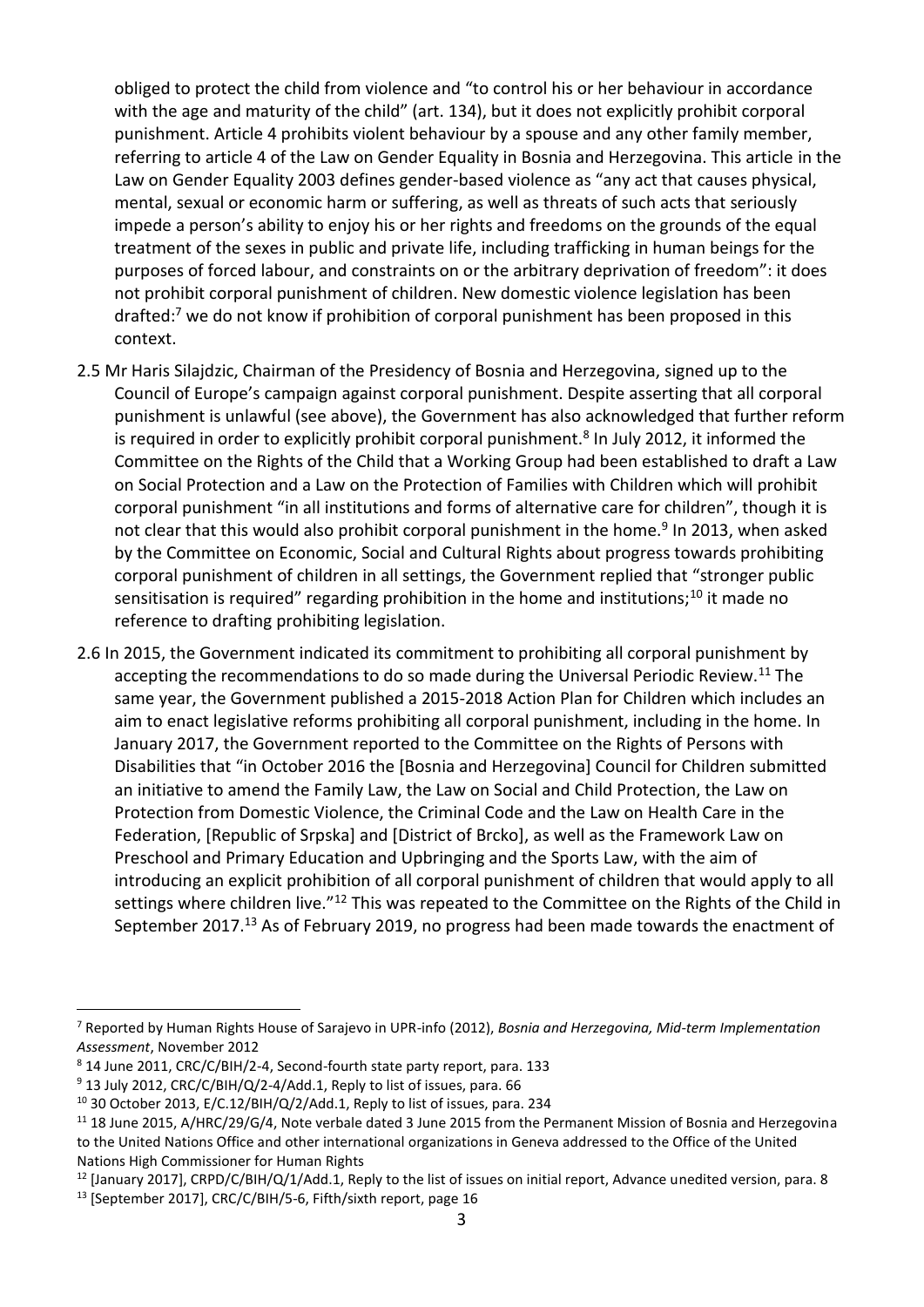the Bill.<sup>14</sup> The Government has mentioned it was considering adopting a comprehensive Law on Children's Rights.<sup>15</sup> A new Action Plan for Children is being developed.

- 2.7 *Alternative care settings (partially lawful):* The prohibition of corporal punishment in the home in the Republic of Srpska also applies in alternative care settings, but corporal punishment in care settings in the Federation of Bosnia and Herzegovina and the District of Brcko is not explicitly prohibited.
- 2.8 *Day care (partially lawful):* The prohibition of corporal punishment in the home in the Republic of Srpska also applies in early childhood care and in day care for older children, but corporal punishment in day care in the Federation of Bosnia and Herzegovina and the District of Brcko is not explicitly prohibited. Preschool provision is governed by the Framework Law on Preschool Upbringing and Education 2007 which states the primacy of the child's right to "upbringing and education and proper care for the benefit of their physical and mental health and safety" (art. 7) but does not prohibit corporal punishment.
- 2.9 *Schools (unlawful):* Corporal punishment is unlawful in schools. The Framework Law on Primary and Secondary Education 2003 confirms children's right to "proper care for the benefit of their physical and mental health and safety, at schools and at all places where they are educated" (art. 5) and prohibits "any form of intimidation, abuse, physical punishment, insult, humiliation or degradation or harm to health" (art. 34).
- 2.10 *Penal institutions (unlawful):* Corporal punishment is unlawful as a disciplinary measure in penal institutions. The Law on the Execution of Criminal Sanctions, Detention and Other Measures 2005 states that coercive measures may be used only to prevent escape, physical attacks on others, self-injury or damage to property (art. 31). It prohibits inhuman or degrading treatment or punishment (art. 45), states that physical restraint should not be used as a punishment (art. 67), and does not include corporal punishment in the list of permitted disciplinary sanctions (art. 90).
- 2.11 *Sentence for crime (unlawful):* Corporal punishment is not available as a sanction under the Criminal Codes or the Criminal Procedure Codes of the Federation of Bosnia and Herzegovina, the Republic of Srpska or the District of Brcko.

## **3 Recommendations by human rights treaty bodies**

- 3.1 *CRC*: The Committee on the Rights of the Child has twice, in 2005 and 2012, expressed concern at corporal punishment of children in Bosnia and Herzegovina and recommended its prohibition in the home and other settings.<sup>16</sup>
- 3.2 *HRC*: In 2017, the Human Rights Committee expressed concern at the continued use of corporal punishment in the home and recommended that Bosnia and Herzegovina take legislative measures to put an end to this practice in all settings.<sup>17</sup>
- 3.3 *CRPD*: The Committee on the Rights of Persons with Disabilities recommended in 2017 that the state party explicitly and universally prohibit corporal punishment of children.<sup>18</sup>

- <sup>17</sup> [March 2017], CCPR/C/BIH/CO/3, Concluding observations on third report, Advance unedited version, paras. 31 and 32
- <sup>18</sup> (12 April 2017, CRPD/C/BIH/CO/1, Concluding observations on initial report, Advance unedited version, paras. 14 and

<sup>14</sup> Information provided to the Global Initiative, February 2019

<sup>&</sup>lt;sup>15</sup> [September 2017], CRC/C/BIH/5-6, Fifth/sixth report, page 4

<sup>16</sup> 21 September 2005, CRC/C/15/Add.259, Concluding observations on initial report, paras. 42 and 43